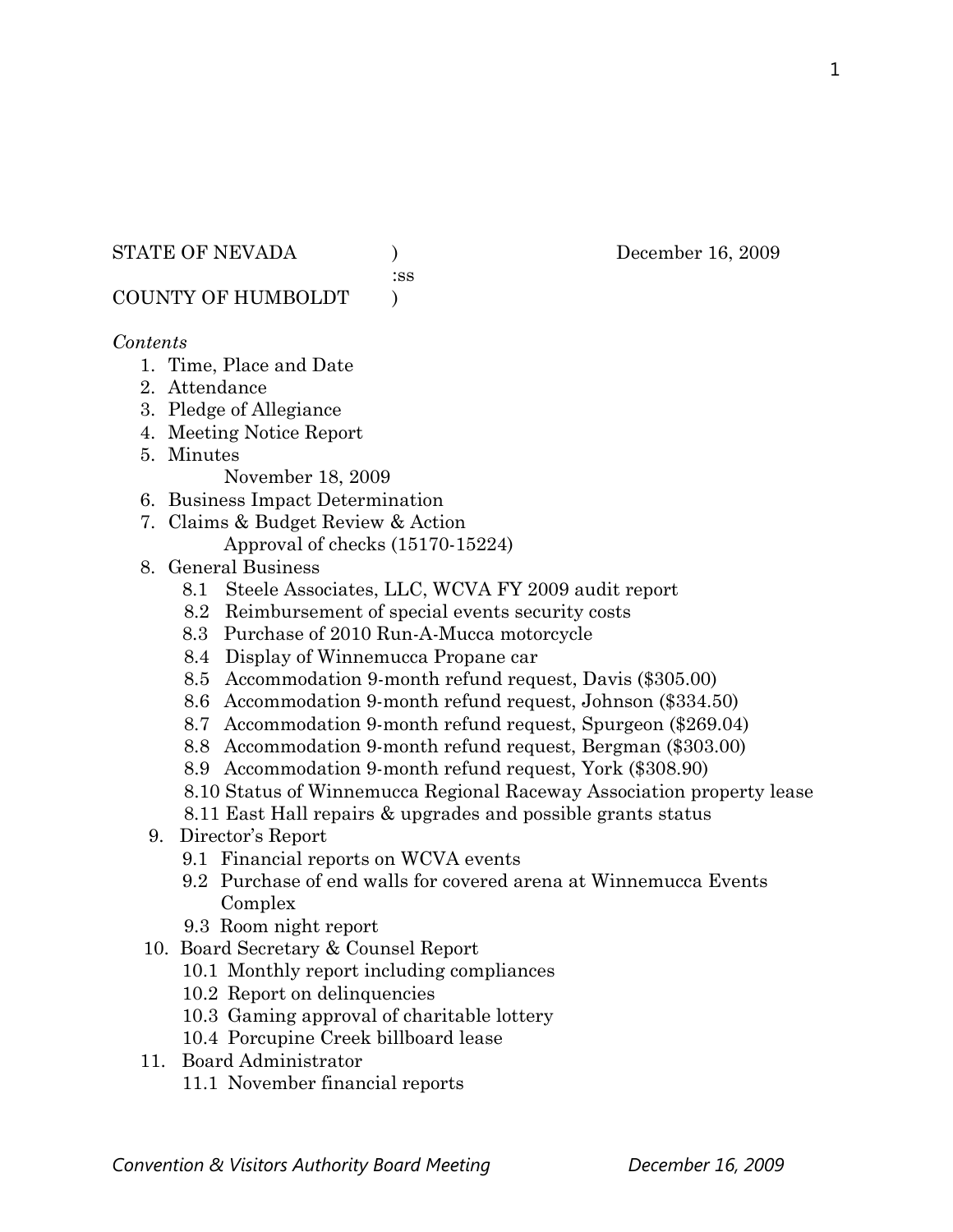#### **MINUTES DECEMBER 16, 2009**

- **1. Time, Place and Date.** The Winnemucca Convention and Visitors Authority met in regular session in full conformity with the law at the Winnemucca Convention Center, West Hall, Winnemucca, Nevada at 4:10 pm on Wednesday, December 16, 2009 with Vice Chairman Patty Herzog presiding.
- *2.* **Attendance.** *Convention and Visitors Authority Board Officials Present:*

| Patty Herzog         | Vice Chairman and City Representative |
|----------------------|---------------------------------------|
| Don Stoker           | Treasurer and Motel Representative    |
| Dan Cassinelli       | County Representative                 |
| Rodd William Stowell | Business Representative               |
| Bill Macdonald       | Secretary and Counsel                 |
| Kendall Swensen      | Board Administrator                   |
|                      |                                       |

*Convention and Visitors Authority Board Officials Absent:*  Terry Boyle Chairman and Hotel Representative

*Staff Members Present:*  Kim Petersen Director Shelly Noble Administrative Clerk

*Others Present:* 

| Winnemucca Regional Raceway Association |
|-----------------------------------------|
| Winnemucca Motocross/WRRA               |
| Winnemucca Motocross/WRRA               |
| Winnemucca Stock Car Division/WRRA      |
| Steele Associates, LLC                  |
|                                         |

#### **3. Pledge of Allegiance.**

#### **4. Meeting Notice Report.**

Vice Chairman Herzog reported that notice, including meeting agenda, was posted by Shelly Noble by 9:00 am Friday, December 11, 2009 at Humboldt County Library, Court House, Post Office, City Hall and Convention Center West Hall. No persons have requested mailed notice during the past six months.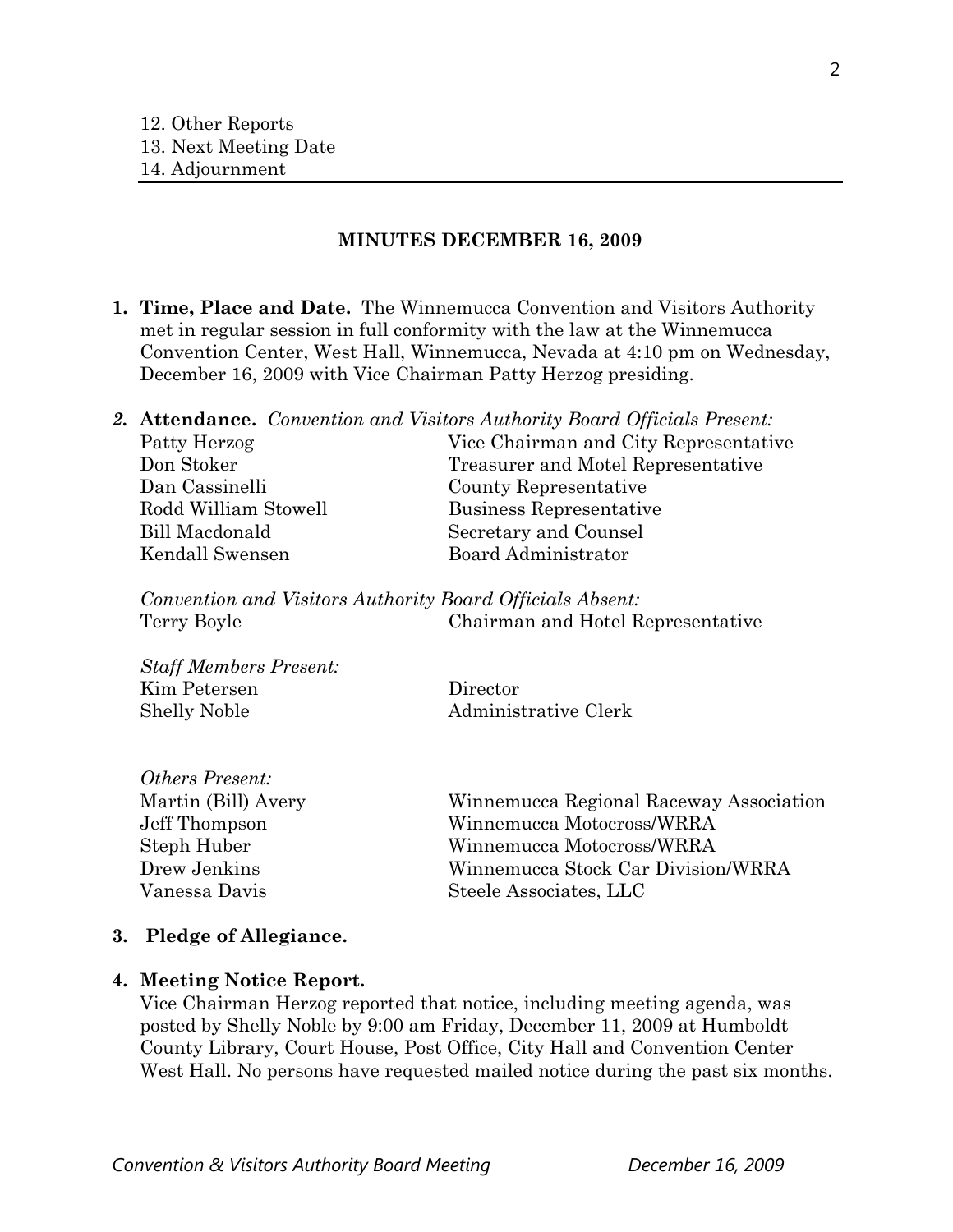### **5. Minutes.**

Prior meeting minutes of November 18, 2009 were reviewed. Bill noted that there is a typographical error on page 7, section 9.2. The vote was recorded as 3- 0. It should be 5-0. *Dan Cassinelli made a motion to accept the minutes of the November 18, 2009 meeting with the correction noted above. Motion carried, 4-0.* 

- **6. Business Impact Determination.** After review of the December 16, 2009 agenda, *Don Stoker made a motion that no proposed agenda item is likely to impose a direct and significant economic burden on a business or directly restrict formation, operation, or expansion of a business. The motion carried unanimously, 4-0.*
- **7. Claims.** The following claims were submitted for payment and approved on December 16, 2009:

| <b>CHECK NUMBERS</b>          | AMOUNT       |
|-------------------------------|--------------|
| 15170-15224 Nevada State Bank | \$111,974.86 |

# *Rodd William Stowell made a motion to approve all claims as submitted. The motion carried unanimously, 4-0.*

## **8. General Business.**

## **8.1 Steele Associates, LLC, WCVA FY 2009 audit report**

For the fiscal year ending June 30, 2009, WCVA received a clean, unqualified opinion from the auditors. The internal controls are adequate and there are no non-compliance issues to resolve. Even though room tax revenue was down slightly from the previous year, overall revenues exceeded the budgeted amounts. The convention center did have some expenses that were higher than expected. These were the purchase of the electronic sign (the insurance payment on the sign was received in FY 2008), the expenses paid so far for air conditioning improvements in the East Hall and our payment to the county to pay off the covered arena. There was one error in the audit report on page 22. Steele Associates will make the correction and return these reports to board members. *Don Stoker made a motion to accept the WCVA audit as presented by Steele Associates for the fiscal year 2009, with the error on page 22 corrected. Motion carried unanimously, 4- 0.* 

## **8.2 Reimbursement of special events security costs**

After last spring's Run-A-Mucca event Darrel was informed that WCVA would be required to reimburse the City of Winnemucca for overtime costs incurred by the police department during this weekend. Since the amount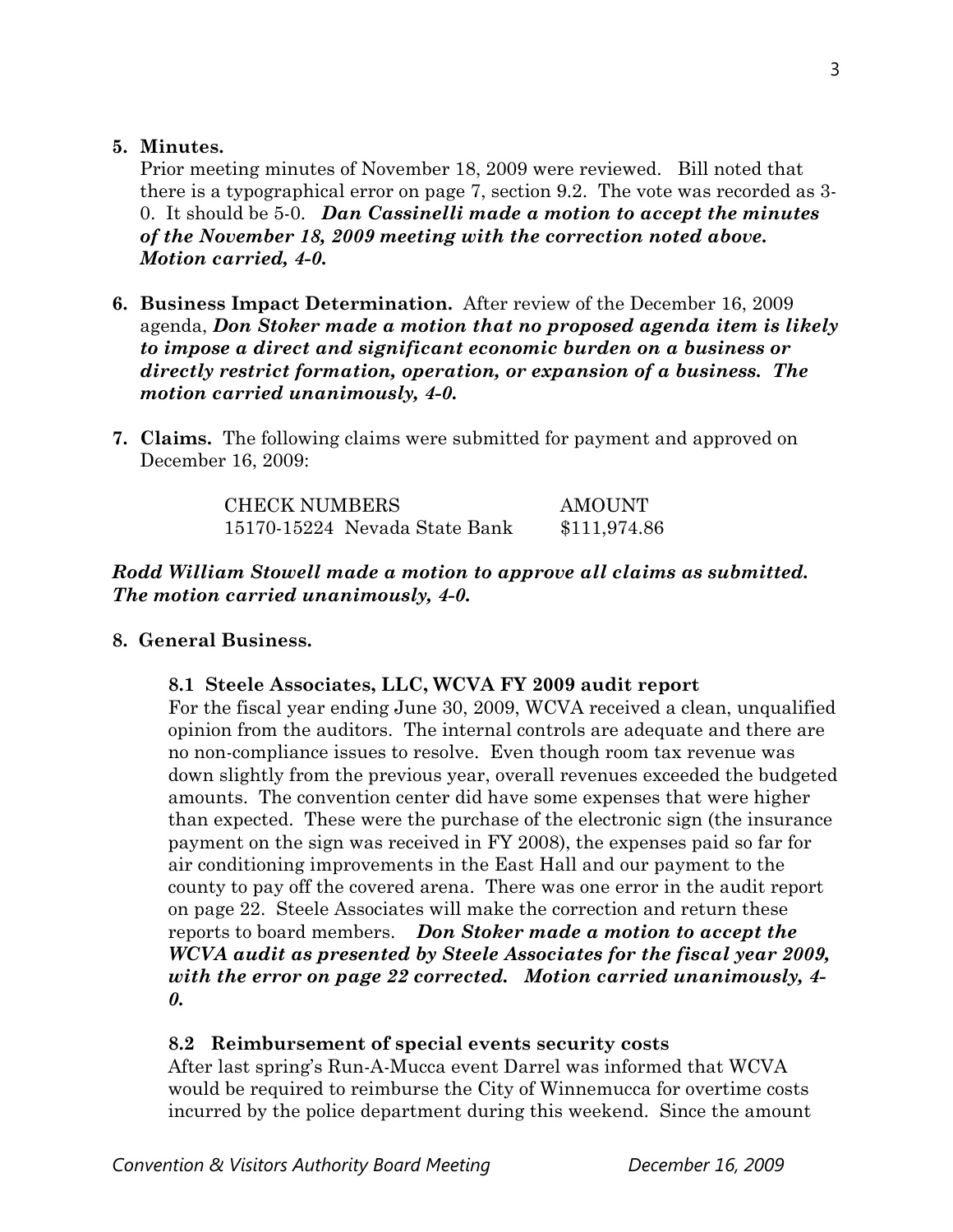was significant, Kim wants to have this issue resolved before we move forward with planning the 2010 event. Patty has spoken with Steve West and was told that the Chief of Police is concerned about the high potential this event has for volatile situations. Even though there has never been any trouble at this event, he does not want to take any chances. After the event we received several complaints about the "over-policing" of the weekend. The media noticed the increase of police presence too. The board would like Kim, Terry, Patty and Bill to meet with Mayor Putnam, Chief Davidson and Steve West to set some parameters of what is acceptable for the 2010 event and discuss scheduling alternatives that would reduce the use of overtime police officers, if at all possible. We would like to have information on law enforcement costs for the past 2-4 years so that we have some background of past costs to the city. Another question raised was why the city did not come to WCVA before the event with their concerns regarding overtime. Kim expressed his concern that if we start paying for law enforcement for this weekend it will set a precedent for other events we sponsor throughout the year and could end up being cost-prohibitive.

## **8.3 Purchase of 2010 Run-A-Mucca motorcycle**

Board members were shown pictures of the motorcycle that the Run-A-Mucca Committee would like to purchase for the 2010 event. Included in each board packet was a copy of the invoice. The price of this year's bike is \$20,714.89. *Rodd William Stowell made a motion approving the purchase of the 2010 Run-A-Mucca motorcycle, a Harley-Davidson, costing \$20,714.89. Motion carried unanimously, 4-0.* 

#### **8.4 Display of Winnemucca Propane car**

This car was built and raced on the salt flats in the 1940's by some local men. It is now owned by Ralph Whitworth and he would like to see it displayed in town now that the car museum is no longer a reality. Dave Bengochea has approached the museum and they do not have a location to display it. Kim met with Dave and Don Stoker and it will fit into one of the East Hall display cases in the Lounge with some modifications to the case. *Dan Cassinelli made a motion to approve the display of the Winnemucca Propane car in the East Hall. Motion carried unanimously, 4-0.* 

## **8.5 Hi-Desert RV Park, Accommodation 9-month refund request, Davis (\$305.00)**

Kenny Davis (\$305.00) has submitted receipts and the proper paperwork to receive this room tax rebate.

## **8.6 Hi-Desert RV Park, Accommodation 9-month refund request, Johnson (\$334.50)**

Terry Johnson (\$334.50) has submitted receipts and the proper paperwork to receive this room tax rebate.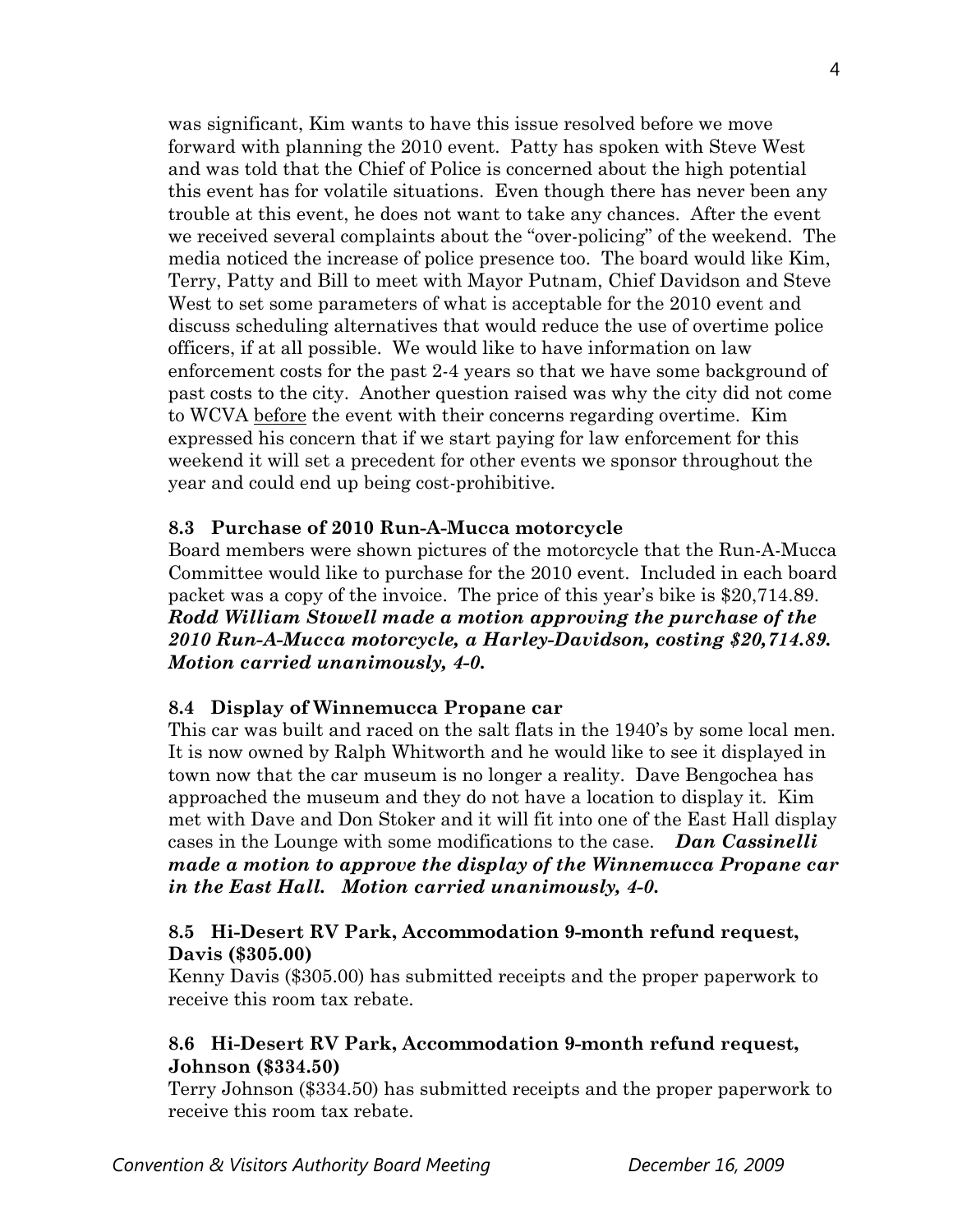## **8.7 Hi-Desert RV Park, Accommodation 9-month refund request, Spurgeon (\$269.04)**

Rita Spurgeon (\$269.04) has submitted receipts and the proper paperwork to receive this room tax rebate.

## **8.8 Hi-Desert RV Park, Accommodation 9-month refund request, Bergman (\$303.00)**

John Bergman (\$303.00) has submitted receipts and the proper paperwork to receive this room tax rebate.

## **8.9 Hi-Desert RV Park, Accommodation 9-month refund request, York (\$308.90)**

David O. York (\$308.90) has submitted receipts and the proper paperwork to receive this room tax rebate.

## *Don Stoker made a motion to approve the 9-month accommodation tax refunds for Kenny Davis, Terry Johnson, Rita Spurgeon, John Bergman, David O. York. Motion carried unanimously, 4-0.*

## **8.10 Status of Winnemucca Regional Raceway Association property lease**

On December 2, 2009 we received a letter from Bob Dolan, Esq., who has been retained by Martin and Helen Avery. This letter stated that WRRA has surrendered or abandoned its lease on their property located on Jungo Road. As one of the entities who has first right of refusal, Mr. Dolan is notifying the WCVA so that they may exercise their rights to this lease, if they choose to do so, within 60 days. The City of Winnemucca and Humboldt County received the same letter. After some thought, Kim wanted to discuss possible options that the WCVA may want to consider. He asked Mr. Avery to be here tonight to participate in this discussion, as well as Jeff Thompson from the Motocross Division and Drew Jenkins, the new president of the Stock Car Division. Kim suggested a re-structure of the WRRA Board to include representatives from WCVA, Motocross Division, Stock Car Division, and a member at large. There could also be representatives from the City and County. The WRRA board would be responsible for making sure that the terms of the lease are followed and for general oversight of the facility. One issue that needs to be addressed is the need for permanent restrooms on-site. As long as the concession stand sells only pre-packaged items, the portable toilets are acceptable. But they also have been cooking items for sale in past seasons. In order for the concession stand to continue to do so, permanent restrooms are now required by the Health Department. And since this kind of activity is trying to attract families, permanent restrooms need to be on the premises for the convenience of these families. An engineered septic system is also a requirement. These will be major expenses. If the WCVA was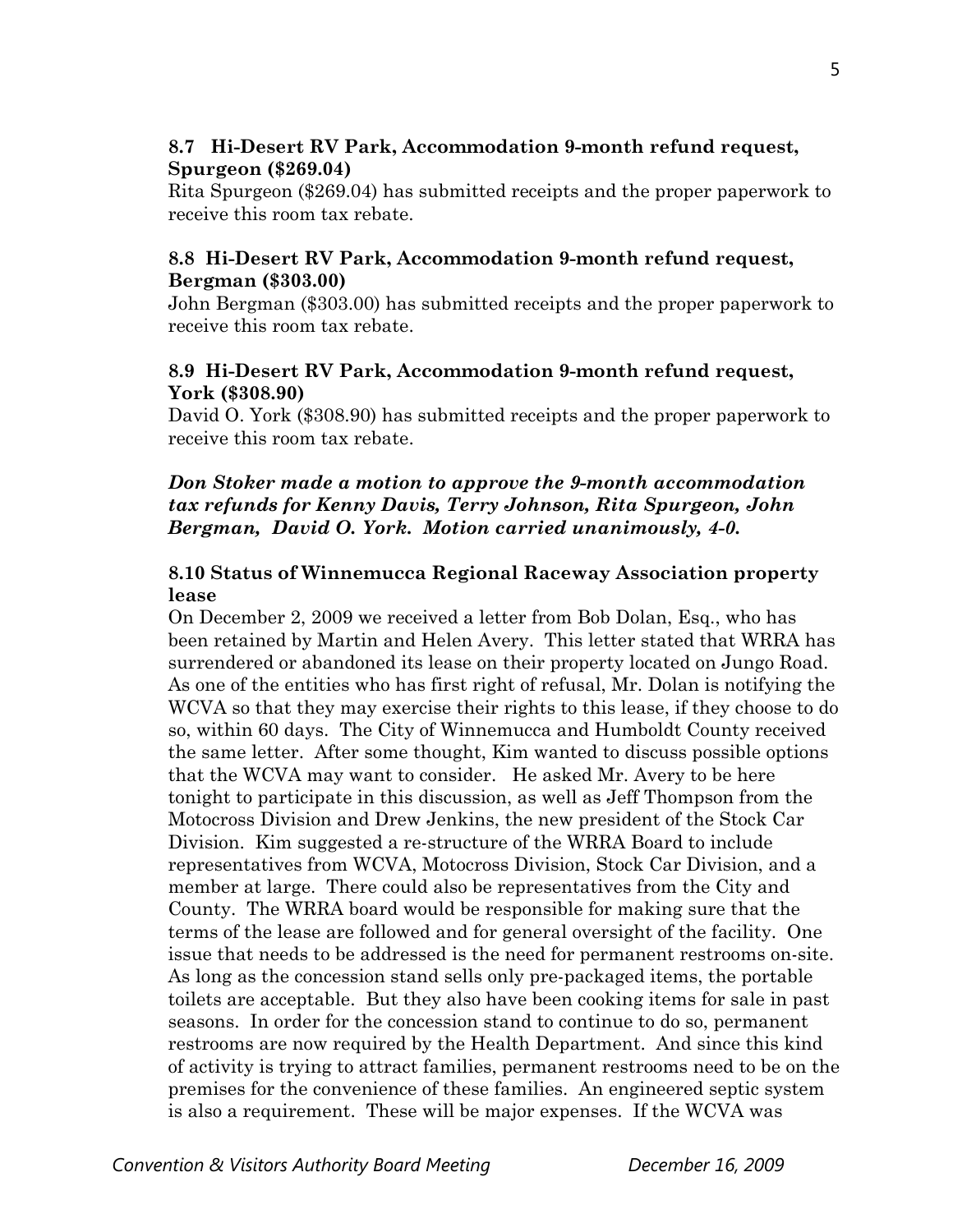involved in the oversight of the WRRA, they could also be involved to make sure all the necessary permits and requirements are followed and would have some control over how the funds are expended, especially if a portion of those funds come from WCVA. The individual racing divisions would continue to be responsible for their own events and WRRA would continue as a nongovernmental entity. If a private person were to take over the lease, they may also come to this board and ask for assistance with funding a restroom and septic system and without WCVA involvement, we would have no control on how these funds are spent or in the daily operations of the facility. Another consideration is the long term benefits of the facility. Do they justify the high costs involved? And if this organization (WRRA) is required to build a permanent restroom facility, will the NNRA come to this board and request funds to build one on their site too? Mr. Avery wants the lease to be restructured so that he is not involved in day to day operations and so that his liability concerns can be addressed. The representatives of both the Motocross and Stock Car Divisions just want Mr. Avery's concerns taken care of and the issue settled so that they can continue to make plans for their 2010 seasons with whoever is holding the lease on this property. Board Member Cassinelli did not feel the WCVA should be involved with the WRRA or the overseeing of the facility. *Dan Cassinelli made a motion not to proceed with any action regarding the surrender of the lease by the WRRA to Mr. & Mrs. Avery. Motion carried unanimously, 4-0.* 

## **8.11 East Hall repairs & upgrades and possible grants status**

The status of any grants we may be eligible for is still unknown. Since progress on these is still slow, Alan Duvall continues to work on the heating system so that we do not find ourselves in a position of having no heat this winter.

## **9. Director's Report.**

## **9.1 Financial reports on WCVA events**

Financial reports from the Tri-County Fair, Junior Rodeo, Mule Show and Ranch Hand Rodeo were included in the board packets for review.

## **9.2 Purchase of end walls for covered arena at Winnemucca Events Complex**

As more people have utilized this covered arena, it has become apparent that during the winter months the wind is an issue. Kim would like to purchase end enclosures from the same company that manufactured the original arena. They could be put in place for the winter months and removed during the summer. Kim has spoken with the building department and gotten the requirements that must be followed to proceed. A copy of the estimate for the end walls was presented to the board. It is approximately \$32,000. If this board approves this purchase, Kim will go to the Ag District #3 and the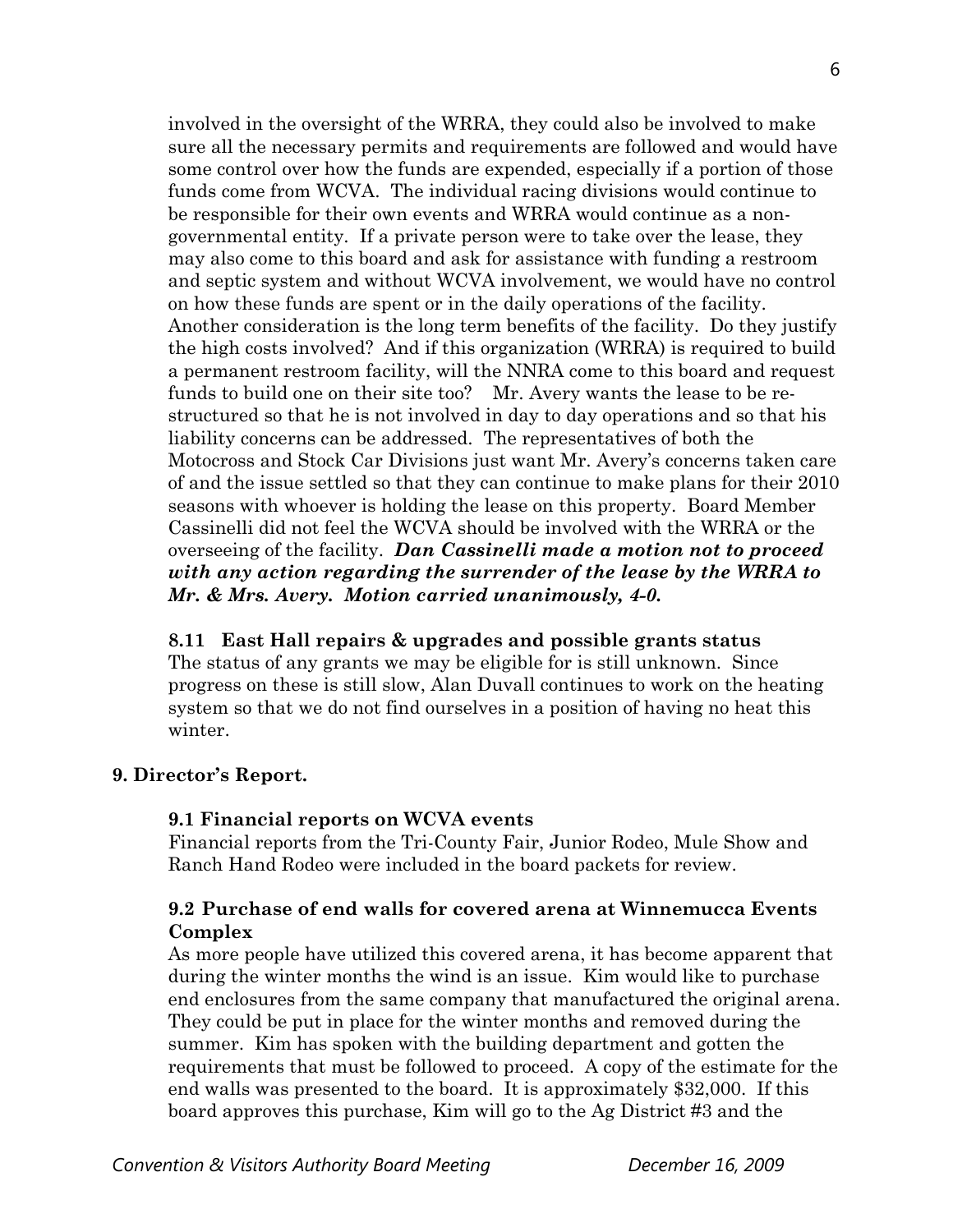County Commission to get their approval before proceeding since this is their facility. Also, Kim will try to get some of the cost covered by donations from Ranch Hand Rodeo and the county. *Don Stoker moved to approve the purchase of end walls for the covered arena at the Winnemucca Events Complex, not to exceed \$32,000. This is contingent upon approval by the Ag District #3 and the Humboldt County Commission. Motion carried unanimously, 4-0.* 

### **9.3 Room night report**

Lowell Chichester has contacted Kim regarding the possibility of including the number of room nights on our monthly room tax spreadsheet. Lowell would like to have some way to see if his room rentals are in line with similar properties in town. Bill felt that this would be in the same category as the spreadsheet showing room tax receipts for the individual properties. This spreadsheet is confidential, which is why it is provided to board members at the monthly meeting but then collected before the end of the meeting.

## **10. Secretary & Counsel, Monthly Report.**

### **10.1 Monthly report including compliances**

Bill presented his report for November.

#### **10.2 Report on delinquencies**

McDermitt Motel is the only property that is delinquent this month. We did have one room tax check come back from the bank. We collected on it along with penalties and interest.

## **10.3 Gaming approval of charitable lottery**

We received notification from the Gaming Commission that our Run-A-Mucca lottery (motorcycle raffle) has been approved for 2010.

#### **10.4 Porcupine Creek billboard lease**

We received notification from the Humboldt County Treasurer that the property that this billboard is located on will be going to public auction for non-payment of property taxes in April 2010. This individual has done this in the past and usually pays the taxes before the auction. Since we have an interest in this parcel, we could acquire it by paying the taxes due, which are approximately \$2,200 since it would be for a public use. We currently pay \$400 per year for the sign so it wouldn't be long before we would recoup our cost.

### **11. Board Administrator.**

## **11.1 November financial reports**

Room taxes for November were down slightly.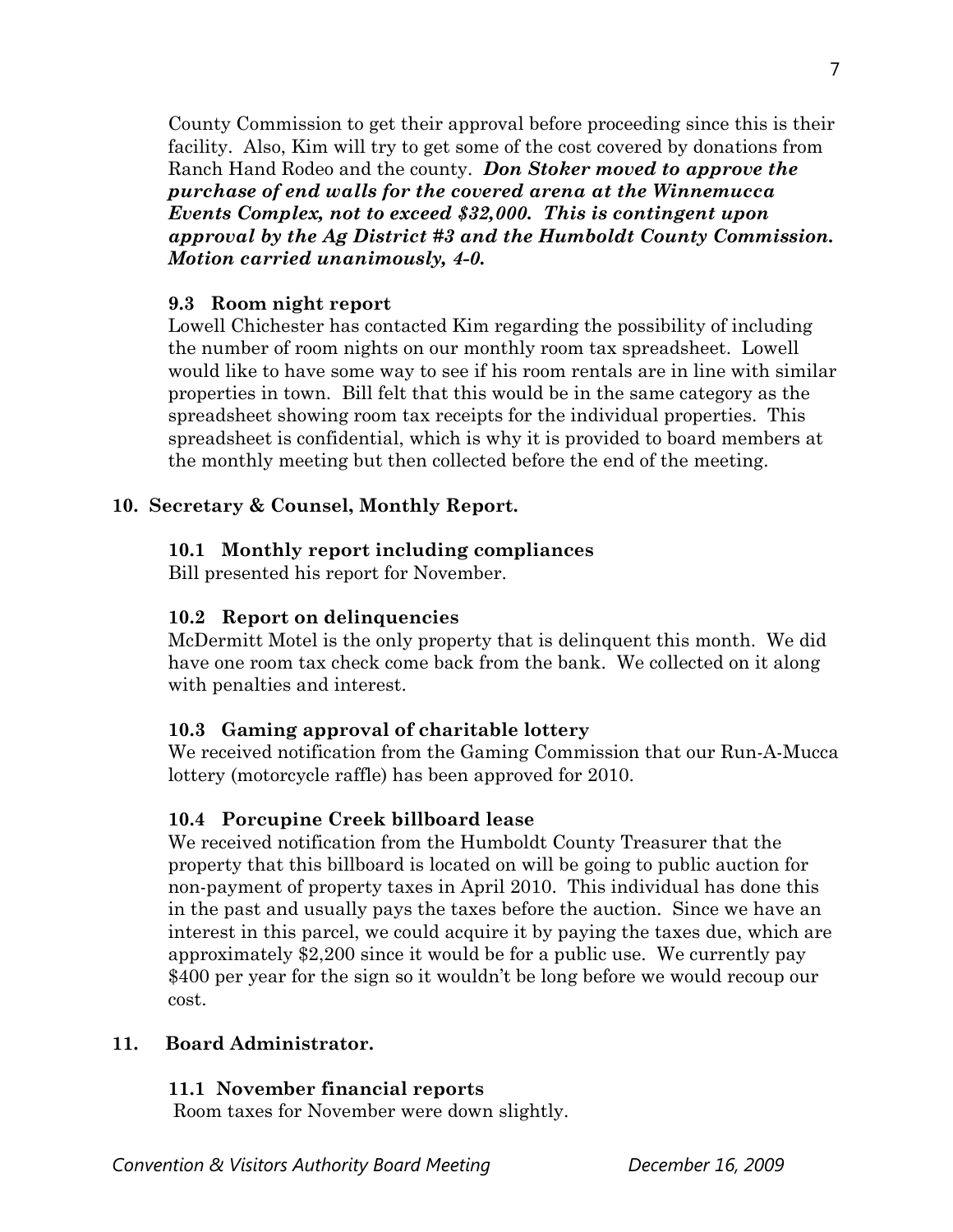#### **12. Other reports.**  None

## **13. Regular Business. Next Meeting. The Board confirmed the next regular meeting date of Wednesday, January 20, 2010.**

**14. Adjourn.** The meeting was adjourned at 6:45 pm to the next regular meeting, or to the earlier call of the Chairman or to the call of any three (3) members of the Board on three (3) working days notice.

Respectfully submitted,

Shelly Noble

APPROVED ON \_\_\_\_\_\_\_\_\_\_\_\_\_\_\_\_\_\_\_\_\_\_\_\_\_\_\_\_, 2010

As written\_\_\_\_\_\_\_\_\_\_\_\_\_\_\_

As corrected \_\_\_\_\_\_\_\_\_\_\_\_\_